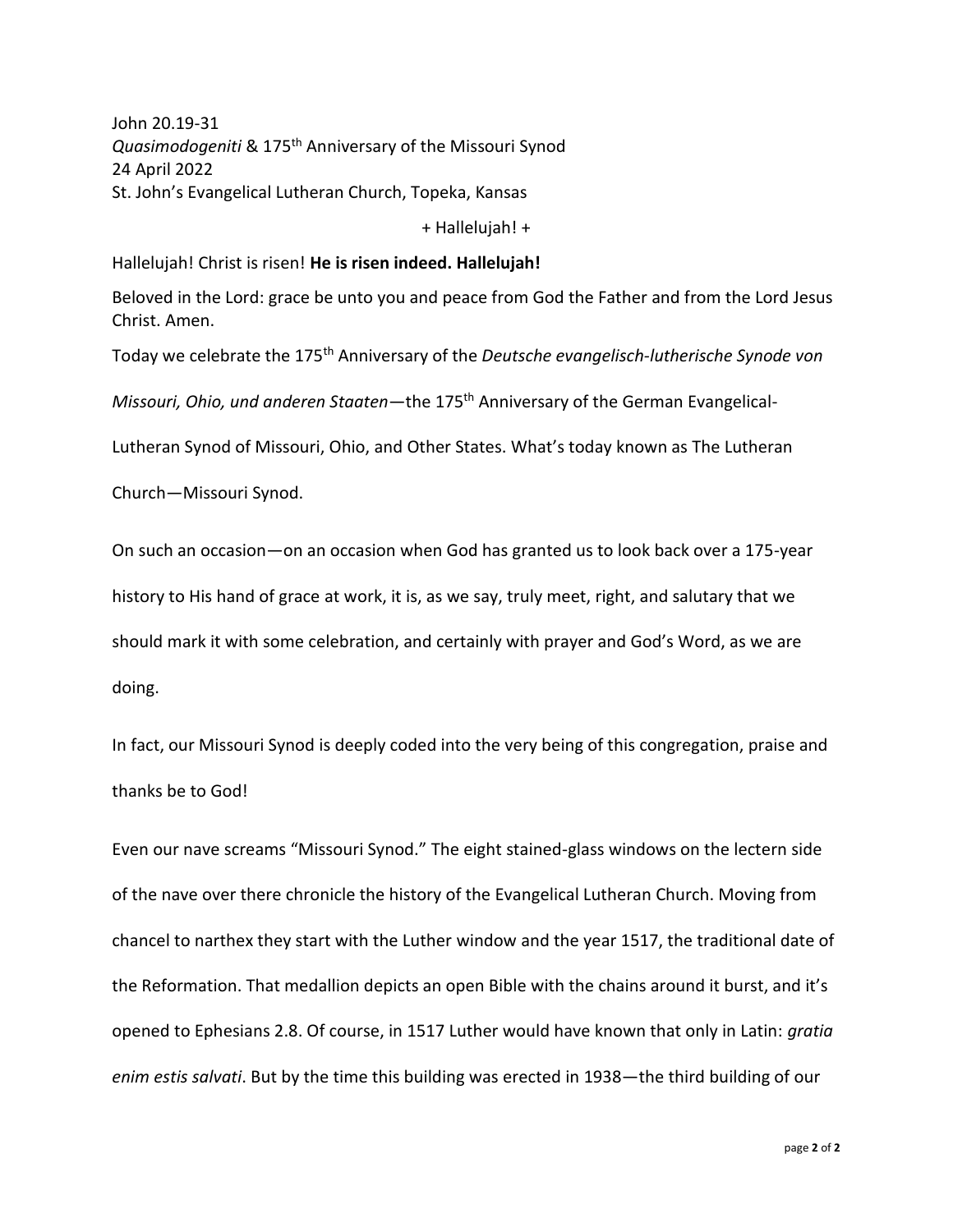congregation in 64 years—not only was Luther's Latin long in the rearview mirror—we had just adopted our first English constitution 5 years earlier. The window couldn't even be in German! The next window depicts the great dragon-slayer, Gustavus Adolphus of Sweden. Sweden had adopted the Reformation some half a century earlier. Gustavus Adolphus entered the Thirty Years' War, which endured from 1618 till 1648, on the side of the Lutherans battling against the dragon of the papist church which threatened to expunge Lutheranism once and for all in the Counterreformation. He was martyred at Lützen, Saxony, on 6 November 1632, in a battle that proved crucial for the success of the Lutheran forces. A small price to pay that the full redemption in Christ might still be proclaimed.

The next pair of windows focus on how Lutheranism came to America in the first place. The burning heart over there represents the Pietist revival at Halle, not far from Lützen, where the leading light was August Hermann Francke. It was Francke's son, Gotthilf, who in 1741 encouraged a young Lutheran pastor, Heinrich Melchior Mühlenberg, to accept a call to serve the German Lutherans in North America, who were being plucked away from their Lutheran Confession by the missionary efforts of Nikolaus Ludwig Reichsgraf von Zinzendorf and shuffled off into a new church he had founded, the Moravian Church, simply because the Moravians spoke German.

But from that point on—the remaining four windows—they're focused on our Missouri Synod. I hope you get a chance to look at them carefully. The first one says "The Saxons" and shows three ships, one of them grayed out. That grayed-out ship is the *Amalia*.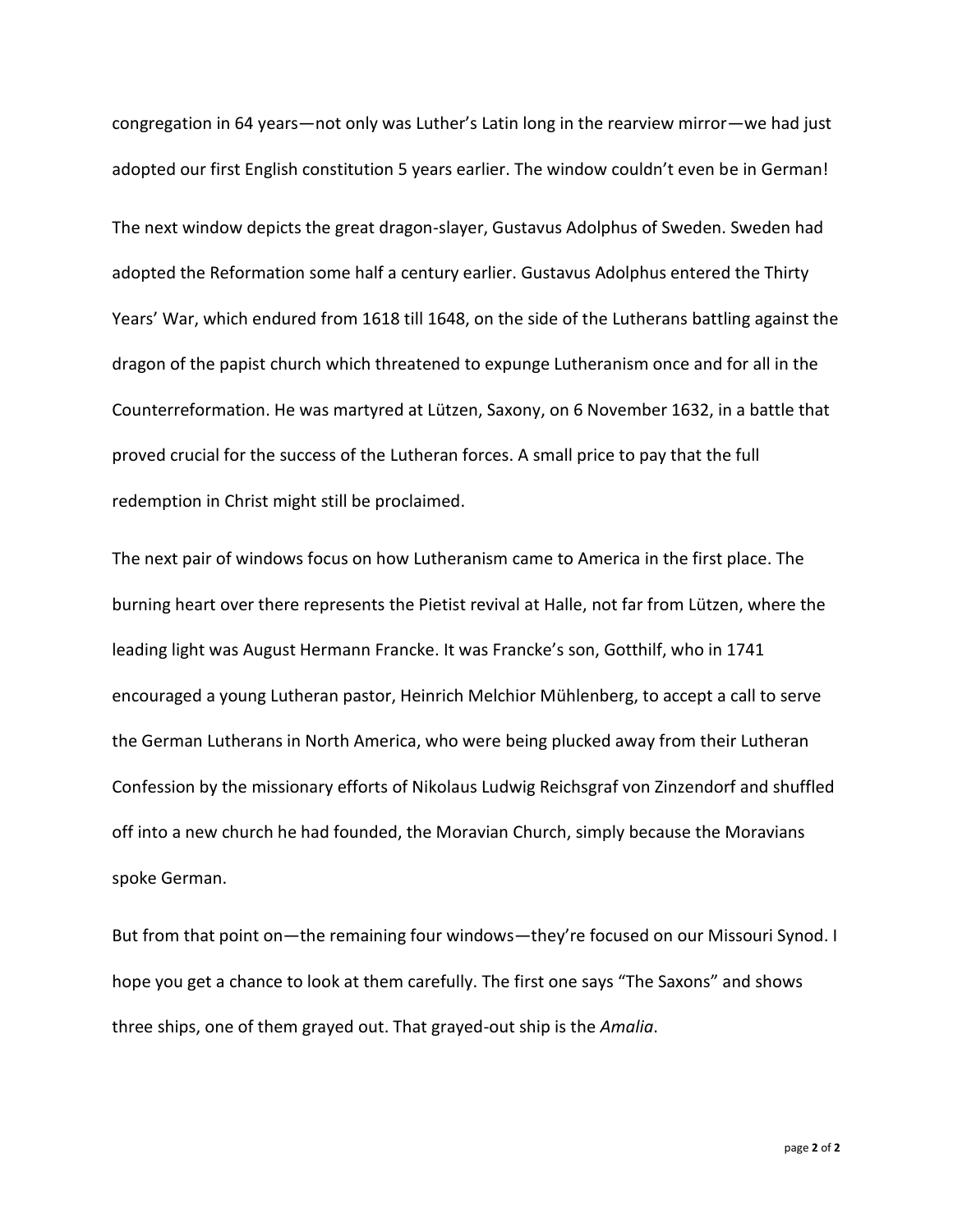What's going on? In 1817, on the 300<sup>th</sup> Anniversary of the Reformation, the Kaiser of Prussia, Friedrich Wilhelm 3., promulgated a decree whereby Lutherans and Calvinists must join at the same altar, along with an *Agendabuch* that fudged the Lutheran distribution formula. "This is the true Body of Christ. This is the true Blood of Christ." You know those words well. In Kaiser Friedrich Wilhelm's agenda, the pastor was no longer to say that, but, "Jesus Christ says, 'This is My Body,'" leaving it up to the communicant to decide for himself what it was that he was receiving in his mouth. By 1837, after struggling against the Union for two decades, two groups of Lutherans left for North America. Pomeranians sailed from Stettin, and Saxons left from Bremen. Though the window depicts but three ships, they sailed on five. The grayed-out ship is the *Amalia*, the ship carrying their treasury, which went down mid-voyage.

It's those Saxons who arrived in Perry County, Missouri, where they founded a little Lutheran colony.

Next window symbolizes Friedrich Wyneken. Wyneken is represented by a bee: for Wyneken was known for his tireless work in gathering the German Lutheran immigrants in the States into congregations to receive God's Word and Sacraments. He migrated to the States the same year as the Saxons, but came from Hanover through Baltimore. Ultimately he found himself working among German immigrants in and around Fort Wayne.

By 1845 he was in discussions with the Saxons in Missouri. The two groups found that they confessed the same doctrine: all the truths of God's Holy Word and all the teachings of the Lutheran Confessions without qualification, without reservation, without condition. And through those discussion he came into contact with Carl Ferdinand Wilhelm Walther, who was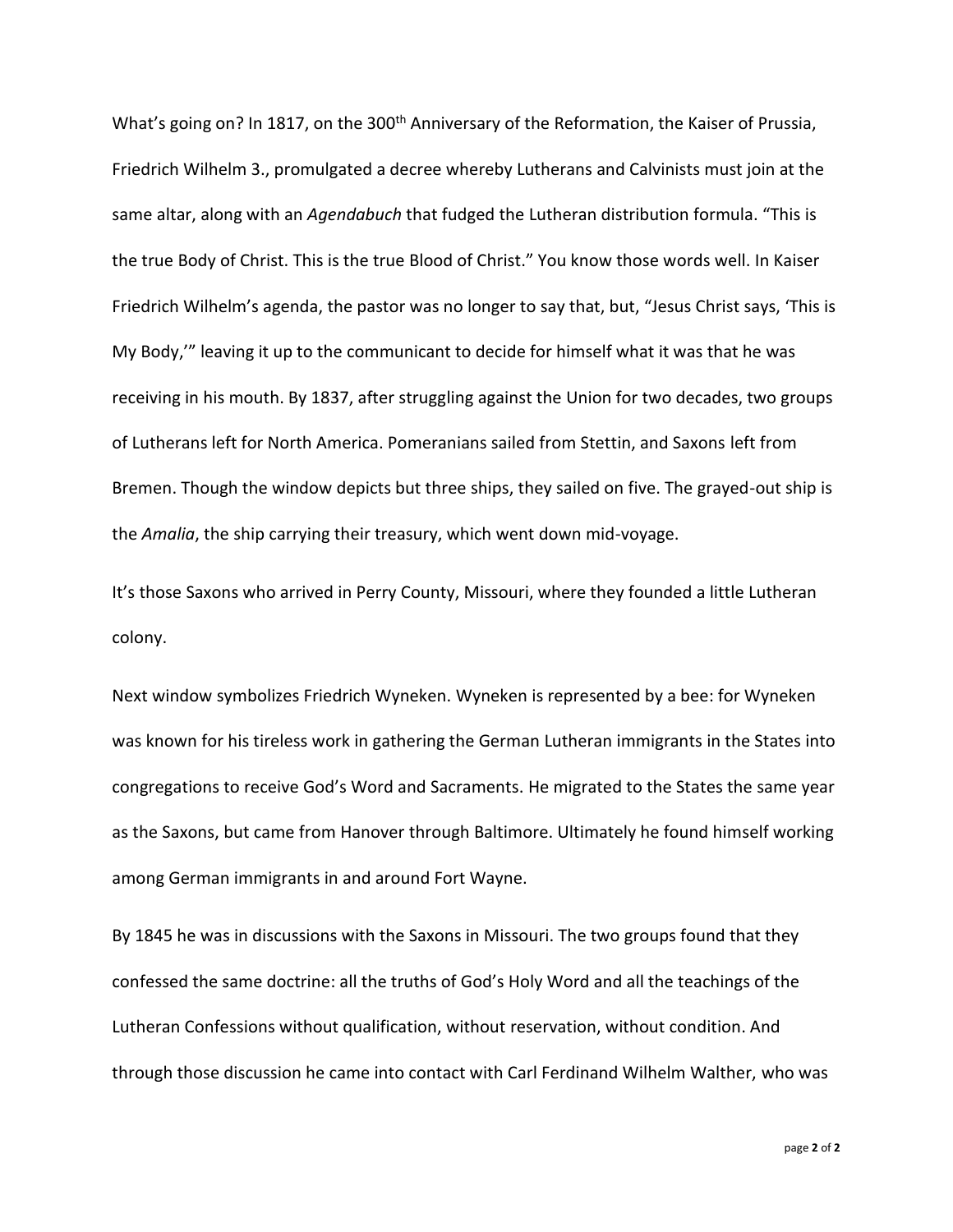the chief architect and first president of the German Evangelical-Lutheran Synod of Missouri, Ohio, and Other States.

That brings us to the Walther window. The log cabin—a replica of which can be found on the seminary campus in St. Louis—was the first home, in Perry County, of Concordia Seminary, with Walther its first president. The five steeples behind the cabin represent the five congregations of which Walther was the *Pfarrer*, or senior pastor, in St. Louis. Through his publication *Lehre und Wehre*—*Doctrine and Defense*—Walther tirelessly taught and published all the teachings of God's Word and our Confession. And he assiduously defended the truth of God's Word against error. He drafted the first constitution of our Synod, founded Concordia Publishing House, taught at and was the first president of Concordia Seminary, St. Louis. And on 26 April 1847, 175 years ago, he founded the German Evangelical-Lutheran Synod of Missouri, Ohio, and Other States. We rightly remember Walther for tirelessly passing on, from Germany, the wealth in teaching of Lutheran orthodoxy. You are very much his heirs.

The very last window—one which always surprises me—celebrates the great American Lutheran dogmatician, Franz Pieper, whose chief work, *Christliche Dogmatik*, remains the standard Christian doctrine textbook in our seminaries. What surprises me always about our window is the fact that though this nave was erected in 1938, and Pieper had died just 7 years earlier, there's nevertheless a window for him. He was recognized for the giant he was even in his own lifetime.

Well, that finishes up our tour of the lectern-side windows.

\*\*\*\*\*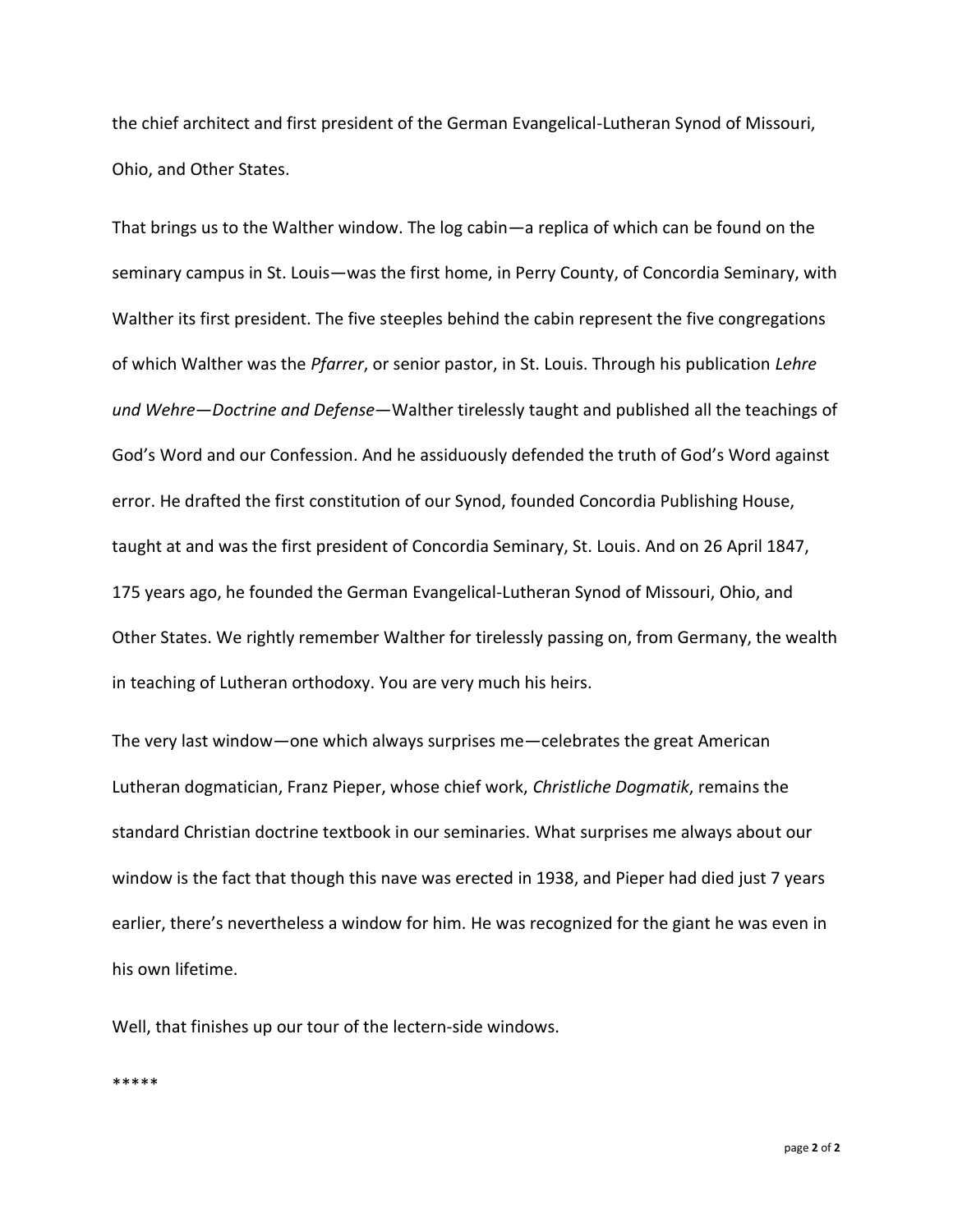They are beautiful. And they beautifully remind us of our heritage. But how sad it would be if they were our entire patrimony. Pieces of art commemorating men and events that mean nothing for today. Paper reminders of a glorious past with no claim on the present. May it never happen here!

But that is not the case. And it has never been, praise and thanks be to God!

For, as I said, "being Missouri Synod" is written deeply into the DNA of our congregation. Our constitution puts it like this:

"Our congregation accepts without reservation the Scriptures of the Old and New Testament as the written Word of God and the only rule and norm of faith and practice" and "all the Symbolical Books of the Evangelical Lutheran Church as a true and unadulterated statement and exposition of the Word of God, to wit: the three Ecumenical Creed (the Apostles' Creed, the Nicene Creed, the Athanasian Creed), the Unaltered Augsburg Confession, the Apology of the Augsburg Confession, the Smalcald Articles [including the Tractate on the Power and Primacy of the Pope], the Large Catechism of Luther, the Small Catechism of Luther, and the Formula of Concord."

With that statement alone animating everything in this congregation this place would still be St. John's Evangelical Lutheran Church even without the stained glass. Even without the beautiful reredos and altar. Even without the colorful vestments of our church. Even without bells and organ. What makes St. John's St. John's, what makes the Missouri Synod the Missouri Synod, is the final primacy, authority, and claim upon all preaching and teaching of God's Word and our Confessions as the true exposition of that Word of God. May the gracious Lord secure that to us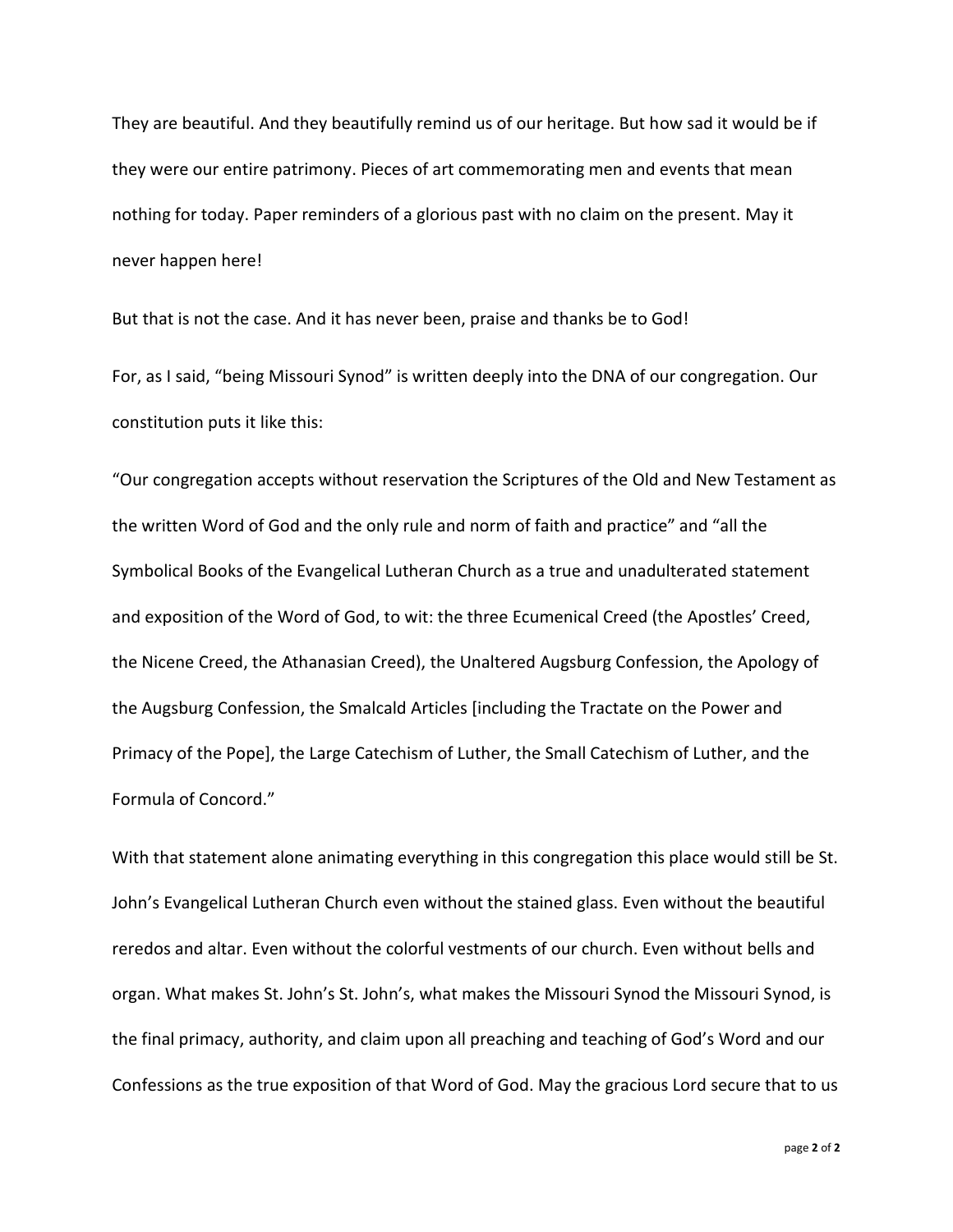till the Lord Jesus returns! For without His Word. And without its right exposition, we perish. Lord, to whom shall we go? You have the words of eternal life! Lord, keep us steadfast in Your Word!

## \*\*\*\*\*

By now you might well be asking what this little history lesson has to do with the Gospel for today. With Jesus coming first on the night of the resurrection and then eight days later (as the Jews counted), when Thomas was present.

It's pretty simple.

At the end of it all—after Thomas saw and heard and felt the crucified and risen Lord Jesus Christ—Jesus pronounced this blessing: "Blessed are those who have not seen and yet believe." How do you "not see and yet believe"? Or to put it differently, how do you have the real Jesus in your midst, doing what the real Jesus does—forgiving sins, giving salvation and everlasting life and healing from every ailment and disease and wound in the bliss of heaven. How do you get *that* when the real Jesus isn't there to be seen?

That was Thomas' problem. To have the real Jesus he needed to see and touch and feel and smell.

But that's not what Jesus instituted the night of His resurrection. Instead, He took all that He is and He has—He took the "real Jesus"—and packed Himself up inside His Word and told His disciples to go out and do it. Just say it! "I forgive you all your sins."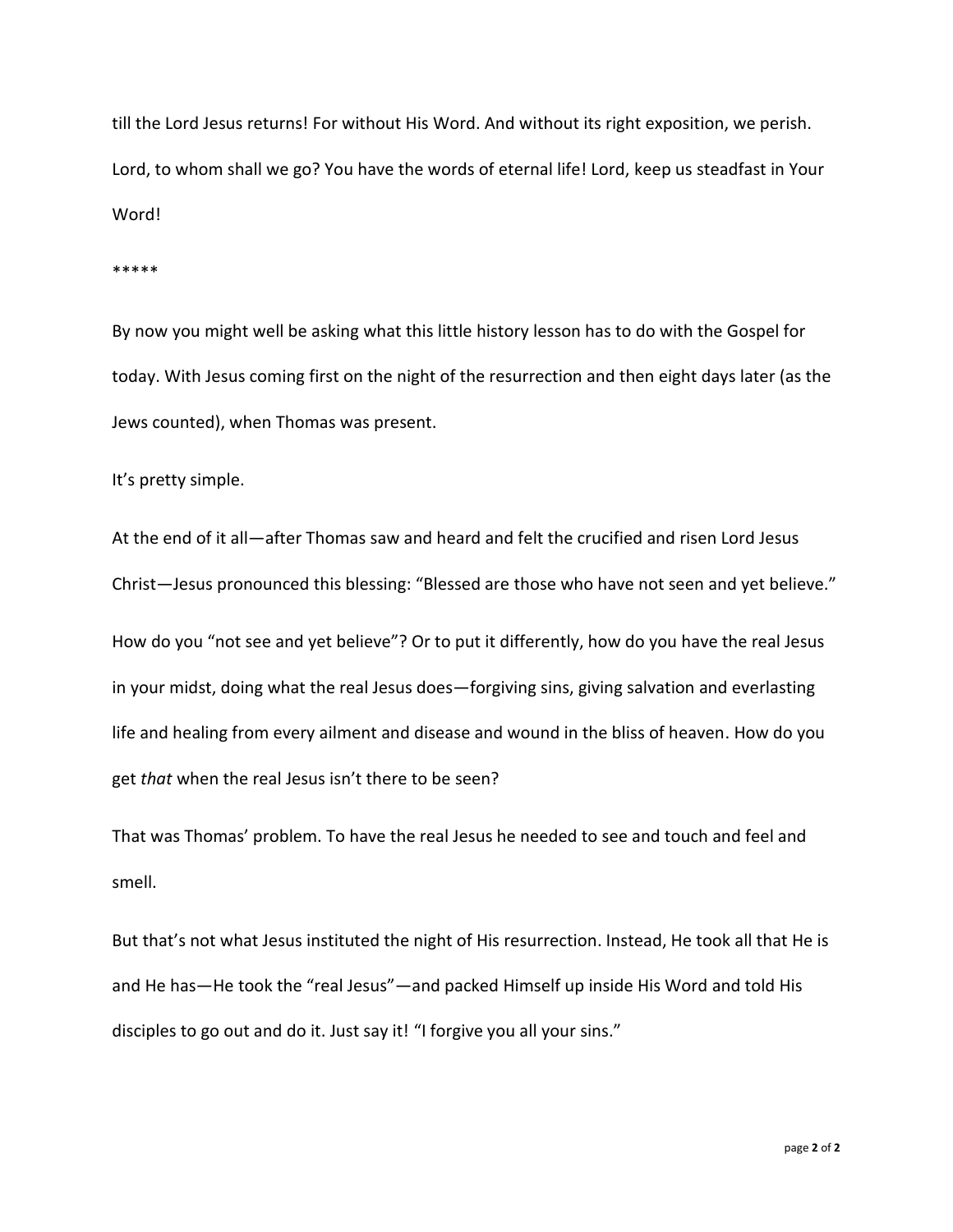It's the most ludicrous thing in the whole world! Sins are sins against God. That's what David cries out in Psalm 51 after his dalliance with Bathsheba and his murder of her husband and the lies and deception he perpetrated on Israel. He doesn't list off Bathsheba and Uriah and Israel in his prayer. Instead, he says, "Have mercy on me, O God, according to Your steadfast love. Against You, You only, have I sinned, and done what is evil in Your sight." Sins are sin against God. So how in the world can a *man* forgive *sins*?

He can't. Unless it's the case that the man's word isn't the man's word, and that the forgiveness isn't the man's but God's, and that God Himself—Christ Himself—is *in that Word of God*.

And that's why Jesus pronounced that macarism, that blessing, eight days later. Blessed are those who have not seen and yet believed. To have the real Jesus you see with your ears. You touch with your ears. You feel and smell with your ears. Why? Because the real Jesus has packed Himself up inside His holy Word.

You see? It all hangs on the Word. Baptism doesn't do all it promises to do because we pretend that's case. No. It buries us together with Christ into death and raises us with Him from the grave *because Christ Himself is in the very Word that makes that happen*. It doesn't save from sin and death the devil's power because that's a nice thought. It does it *because Christ Himself in His Word actually brings that salvation*: "Whoever believes and is baptized will be saved." And "Baptism also now saves you." He's not with us with His true Body and Blood in the Sacrament for us to eat and drink just because that's a nice thought. He is *because the Word that carries Jesus joins itself to the bread and wine,* that says: "Take eat. Take drink. This is My Body. This is My Blood."